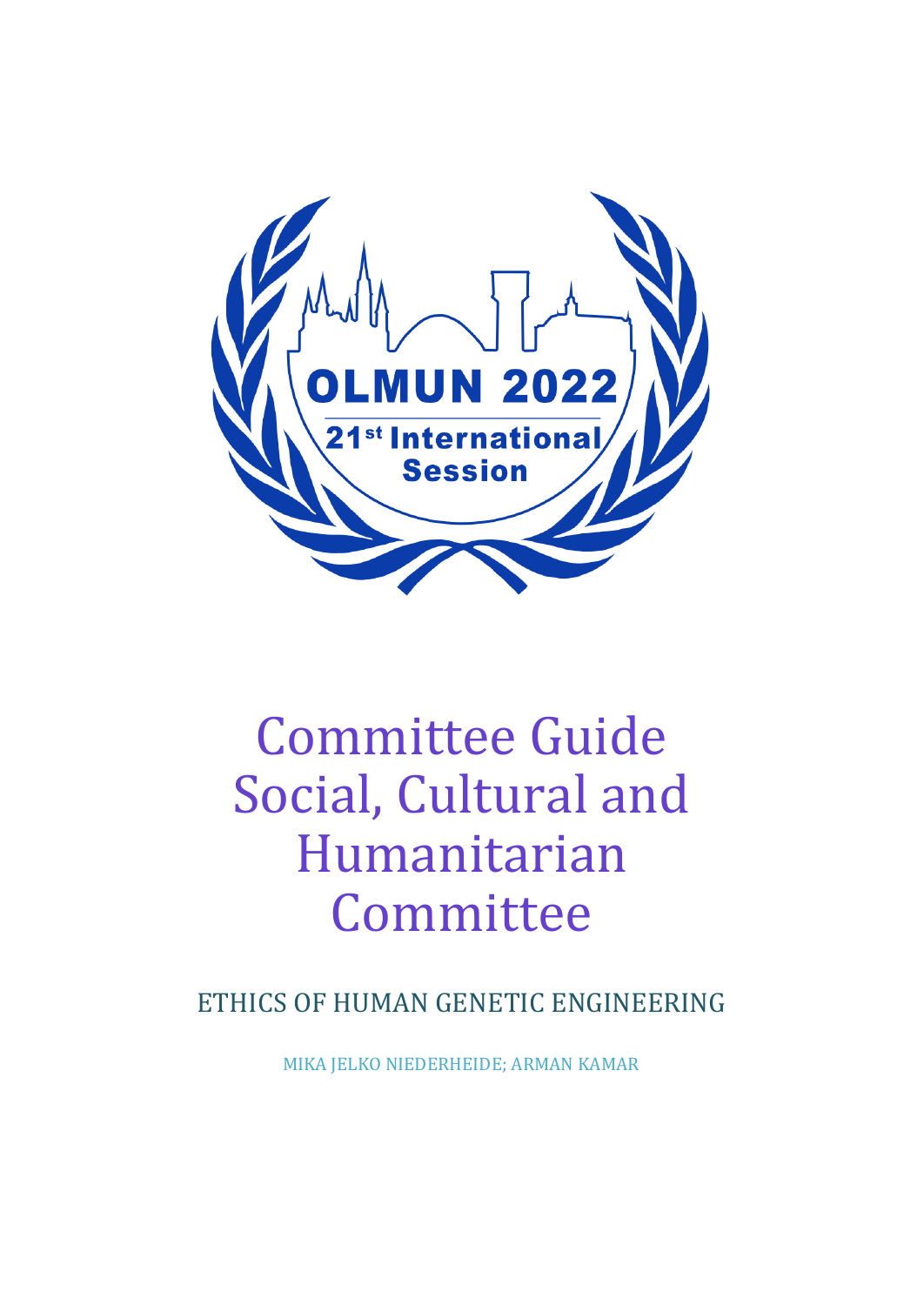## <span id="page-1-0"></span>**Table of Contents**

| $1_{\cdot}$                                                                             |                                                                            |
|-----------------------------------------------------------------------------------------|----------------------------------------------------------------------------|
| 1.1                                                                                     |                                                                            |
| 1.2                                                                                     |                                                                            |
| 2.                                                                                      |                                                                            |
| 2.1                                                                                     |                                                                            |
| 2.2                                                                                     |                                                                            |
| 2.3                                                                                     |                                                                            |
| 2.4                                                                                     |                                                                            |
| 2.5                                                                                     |                                                                            |
| 2.6                                                                                     |                                                                            |
| 2.7                                                                                     |                                                                            |
|                                                                                         |                                                                            |
| 3.1                                                                                     |                                                                            |
| 3.2                                                                                     |                                                                            |
| $\mathbf{4}$ .                                                                          |                                                                            |
| Would it Be Ethically Correct to Use "Genetic Engineering" to Battle Diseases if<br>4.1 |                                                                            |
| 4.2                                                                                     | How Could Diversity Be Retained if Gene Editing is Put into Use?  11       |
| 4.3                                                                                     | How Could the Next Generation's Right of Choice Be Satisfied?  11          |
| 4.4                                                                                     |                                                                            |
| 4.5                                                                                     |                                                                            |
| 4.6                                                                                     | How Could We Ensure That Everyone Will Be Able to Use These Techniques     |
| 4.7                                                                                     | How Ethical Is It to Test on Living Organisms and Humans?  14              |
| 4.8                                                                                     | How Much Should the Government Control and How Much Should Be Given to the |
| 4.9                                                                                     |                                                                            |
| 5.                                                                                      |                                                                            |
| 5.1                                                                                     |                                                                            |
| 5.2                                                                                     |                                                                            |
| 5.3                                                                                     |                                                                            |
| 5.4                                                                                     |                                                                            |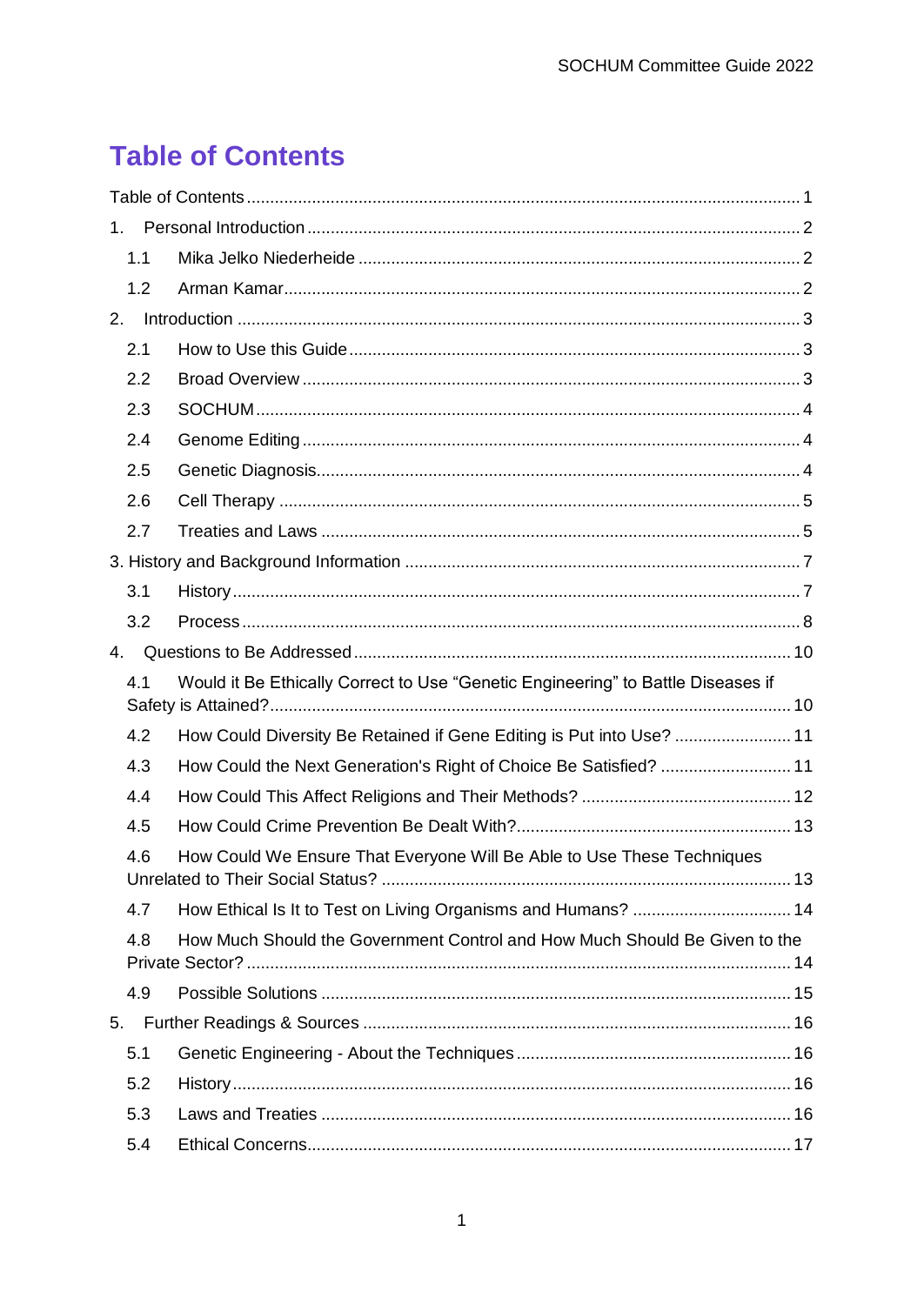### <span id="page-2-0"></span>**1. Personal Introduction**

#### **1.1 Mika Jelko Niederheide**

<span id="page-2-1"></span>Esteemed delegates of the General Assembly's Third Committee,

my name is Mika (Jelko) Niederheide. I am honored to welcome you to the OLMUN 2022 in my hometown. I am very much looking forward to meeting you and to chair SOCHUM with Arman. I am 18 years old and currently in 12th grade in school. My main classes include mathematics, physical education (including theory - meaning analyzing movements and speaking about the biological aspects of physical training) and biology. I love to do sports of all kinds and I am currently playing soccer in a club as well as going to the gym. The rest of my free time I like to spend with friends (e.g. BBQ by the lake). See you soon :D

#### **1.2 Arman Kamar**

<span id="page-2-2"></span>I am Arman Kamar and I would like to start by welcoming all of you to this annual OLMUN session. I am an 11th grade student currently 17. I enjoy writing, a lot. It might be my favorite activity. I also love listening to music and would advise all to check out Mt.Joy. I live and study in Turkey and am looking forward to exploring Oldenburg. During this conference, I will be chairing your committee. I am grateful for the opportunity to work with you guys as well as my awesome co-chair Mika. I hope that the conference will be an occasion you yearn to attend again. I know that there will be both well-experienced delegates and first timers in this committee, which is something that should not be worried about. Even the experienced delegates had to start their MUN journey one way or another so I encourage you to have fun and improve yourself as MUN'ers. Remember that MUN is also a place for socializing and making friends. That being said, as your friendly chairboard we do expect you to participate in the debate to the best of your abilities and adhere to the rules of conduct. I am confident that we will come up with great products. If you have any further questions please feel free to contact me at [arman.kamar@olmun.org](mailto:arman.kamar@olmun.org) Hope to see you soon :)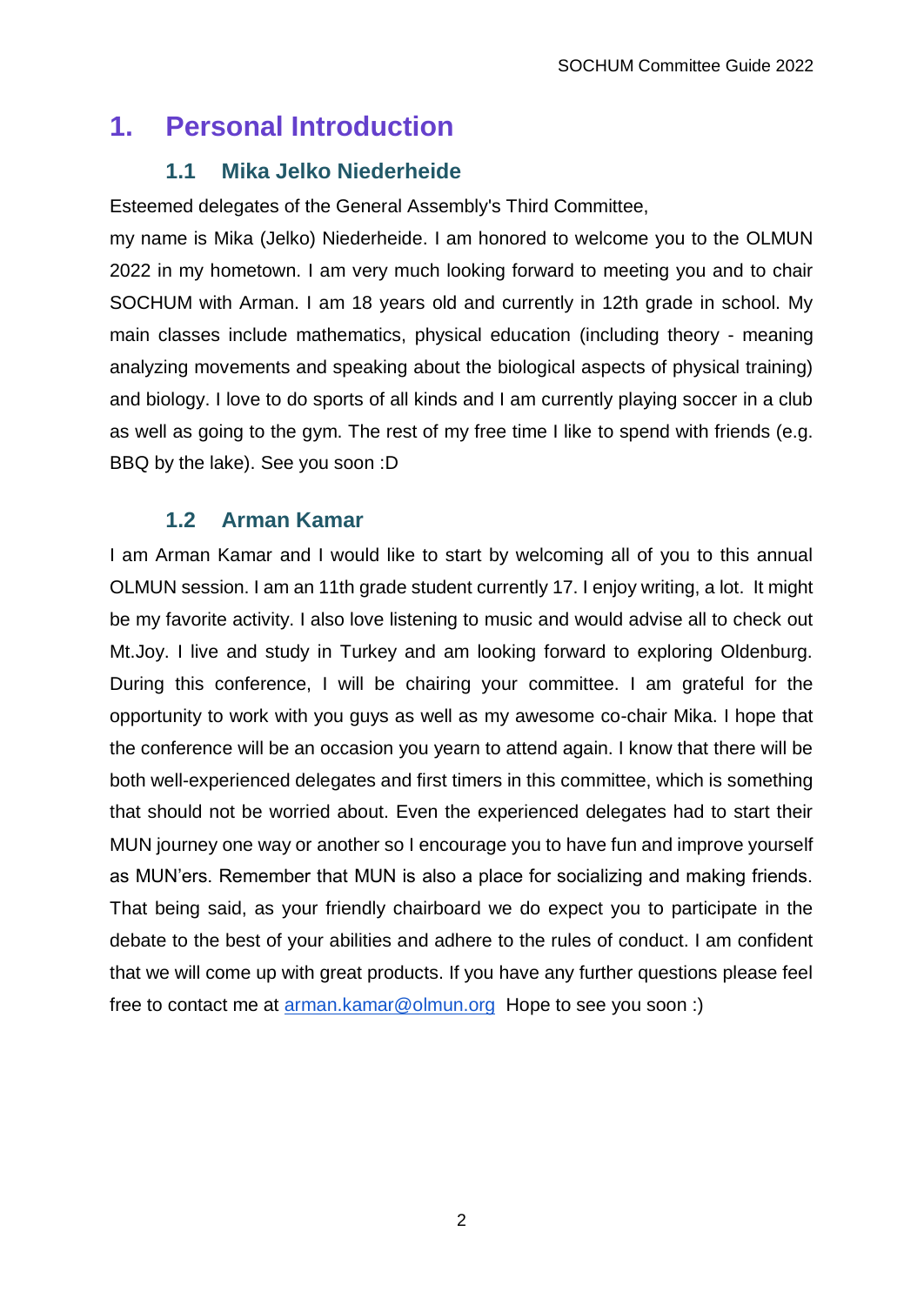### <span id="page-3-0"></span>**2. Introduction**

### <span id="page-3-1"></span>**2.1 How to Use this Guide**

This guide is meant as an introduction to the topic. It provides some information about the topic to get you started but you will have to research a lot on your own as well. This guide does not provide information about specific states. Therefore, you will need to do research on your states position and laws or reports regarding the topic as well as former resolutions. In addition, think about or look for possible measures your state could take. You will have to write a **policy statement** and a **draft resolution** in preparation for the conference.<sup>1</sup> The better your research is the better your policy statement and your draft resolution will be as well as the easier it becomes for you to speak during the conference. Please read the **Handbook 2022** and the **Rules of Procedure 2022.** If you have any further question do not hesitate to contact us under [sochum@olmun.org.](mailto:sochum@olmun.org) Also, there is nothing as asking too much so please reach out to us of anything is unclear.

### **2.2 Broad Overview**

<span id="page-3-2"></span>Genetic engineering has definitely been a crucial part of recent history and the ethical concerns related to it are just as important. Human genetic cloning and engineering are now possible thanks to advances in science and technology. These biological technologies are polarizing in today's society. Many political, scientific, and religious organizations are strongly opposed to genetic engineering based on concerns about safety and moral consequences. Nonetheless, backers and advocates claim that these technologies are vital to giving treatments through regenerative medicine using genetically identical human cells, organs, or tissues. Other methods of medicine, such as cosmetic and reconstructive surgery, infertility, burn treatments, heart disease, cancer, and diabetes, can benefit from the new gene therapy technology. Genetic modifications have the potential to treat millions of people who are afflicted with diseases and disorders. This study guide on the "Ethics of Human Genetic Engineering" will specifically be focusing on what the issue is, how it prospered and the problems that come along.

 <sup>1</sup> You will find information on how to write both in the Handbook 2022.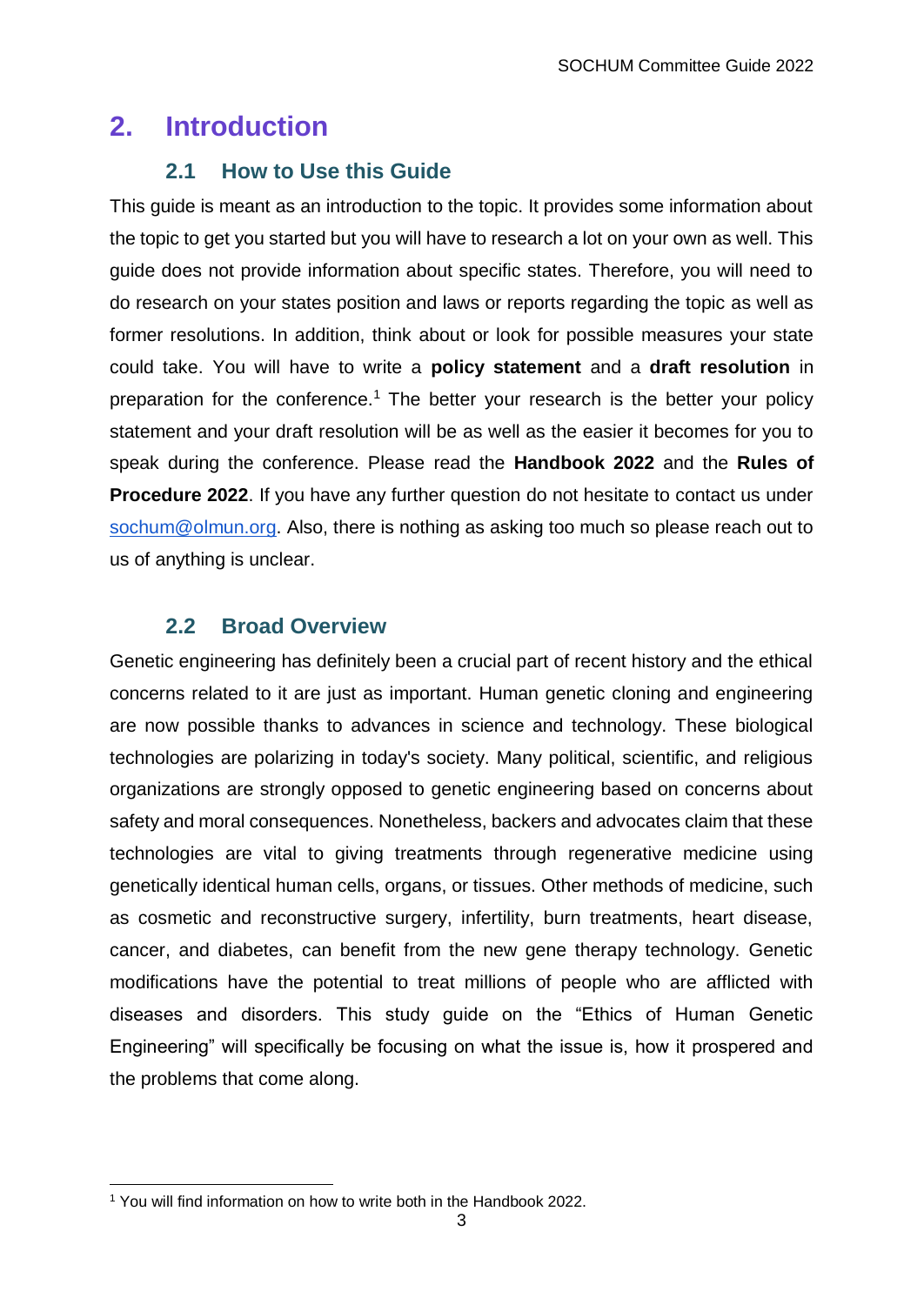#### **2.3 SOCHUM**

<span id="page-4-0"></span>The Social, Humanitarian, and Cultural Committee (SOCHUM) was founded in 1945 and is classified as the Third General Assembly committee. It came to be as a reaction to the Universal Declaration of Human Rights (UDHR). Ever since its establishment the values it upholds and the goals it seeks have remained the same. Those being the protection and promotion of fundamental human rights on an international level. SOCHUM is designated to enforce basic freedoms which should be accessible to everyone.<sup>2</sup> Mainly, the right to life, the expression of cultures, the freedom of political participation, the protection of children's rights, and the promotion of social development.

### **2.4 Genome Editing**

<span id="page-4-1"></span>Genome editing, commonly referred to as gene editing is the accumulation of technologies which allow one to alter the genetic material of living organisms. They create the opportunity to remove, add or adjust segments of the DNA. There are a large variety of techniques, which will be addressed in further points, but one of the most crucial ones is the CRISPR-Cas9 technique. CRISPR-Cas9 was adapted from a naturally occurring genome editing system that bacteria use as an immune defense. When infected with viruses, bacteria capture small pieces of the viruses' DNA and insert them into their own DNA in a particular pattern to create segments known as CRISPR arrays. The CRISPR arrays allow the bacteria to "remember" the viruses (or closely related ones). If the viruses attack again, the bacteria produce RNA segments from the CRISPR arrays that recognize and attach to specific regions of the viruses' DNA. The bacteria then use Cas9 or a similar enzyme to cut the DNA apart, which disables the virus. 3,4

### **2.5 Genetic Diagnosis**

<span id="page-4-2"></span>There is a genetic component to diseases. However, the amount to which genes have a role in disease varies, and there is still much to discover. The development of early diagnostic tests, novel therapies, or actions to prevent illness onset or limit disease

<sup>2</sup> SOCHUM: Social, Humanitarian & Cultural Committee, NHSMUN <https://imuna.org/nhsmun/nyc/committees/sochum-social-humanitarian-cultural-committee/> <sup>3</sup> What are genome editing and CRISPR-Cas9? | MedlinePlus

<sup>&</sup>lt;sup>4</sup> In depth explanation video for those who are interested: CRISPR-Cas9 Genome Editing Technology [| Professor Dave Explains](https://www.youtube.com/watch?v=IiPL5HgPehs&ab_channel=ProfessorDaveExplains)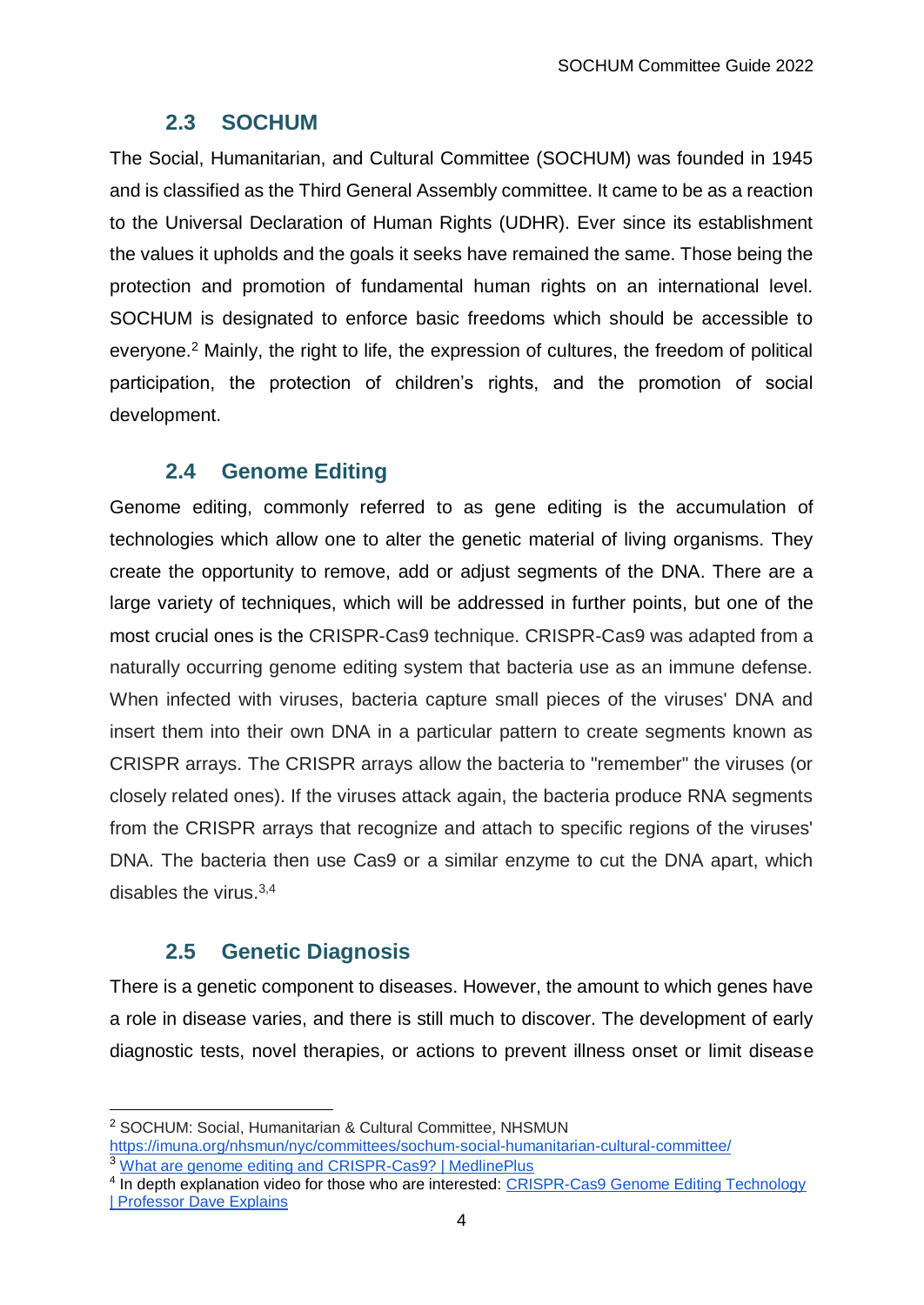severity is enabled by advances in understanding the genetic pathways underlying these diseases. This chapter discusses the significance of clinical symptoms such as family history that may indicate a genetic condition, as well as the many uses of genetic testing and the various types of genetic disorders. There is a genetic component to all disorders. Environmental stressors such as viruses or poisons can cause mutations, which can be inherited or produced. The ultimate objective is to use this knowledge to treat, cure, or prevent illness from developing.



#### <span id="page-5-0"></span>**2.6 Cell Therapy**

Cell therapy is a commonly used method to repair and/or adjust damaged tissue. It works by transplanting (modified) human cells into the injured cells. Many different types of cells may be employed as part of a therapy or treatment for a number of diseases and disorders thanks to new technology, inventive products, and imagination. For example, it is possible to cure some kinds of cancer using cell therapy.

#### **2.7 Treaties and Laws**

<span id="page-5-1"></span>While there are no international treaties of general application directly regarding genetic engineering, there are a few legal frameworks which can be applied to genetic engineering. In addition, many organizations, including ones of the UN, have published statements regarding genetic engineering, its regulations and its issues. Furthermore,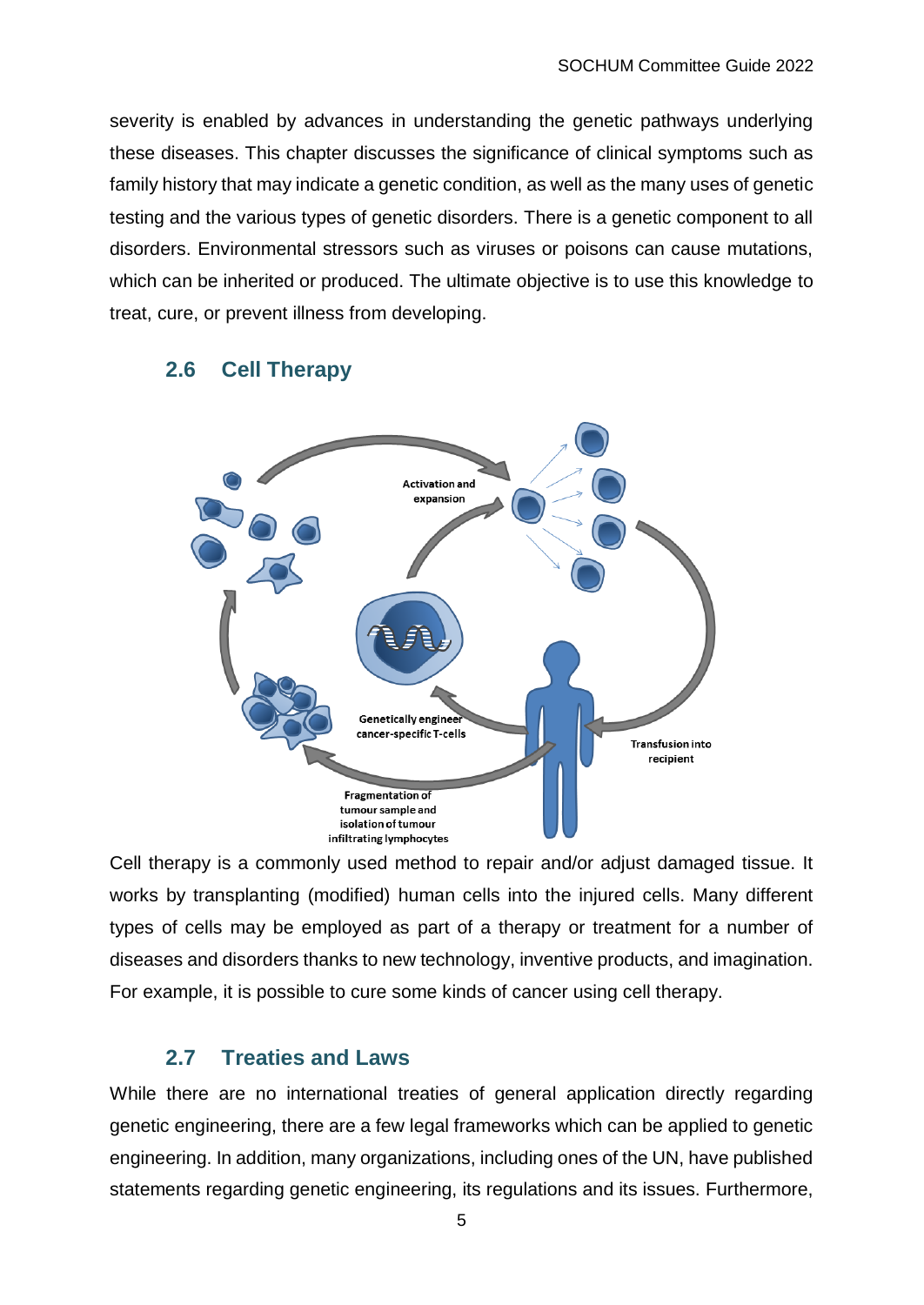many states and state unions have their own laws on the regulation of genetic engineering.

International legal framework which can be applied to genetic engineering are the **Convention on Biological Diversity (CBD)<sup>5</sup>** and the **Universal Declaration of Human Rights (UDHR)<sup>6</sup>** . Moreover, there is the **Oviedo Convention** which includes 29 ratifications from states from the Council of Europe. <sup>7</sup> The Oviedo Convention is not signed by many technologically advanced member states like Germany, the UK, Italy or Russia. Another suitable international law is the **EU Charter of Fundamental Rights**<sup>8</sup> which does not address genetic engineering directly as well. You will find two documents in the resources which discuss in detail which international laws exist and to which extent they can be applied.<sup>9,10</sup> Supplementary you will find three documents about the regulation of genetic engineering published by the WHO in July 2021.<sup>11</sup> These include ideas for a framework of governance. To support your opinion, you should also pay attention to statements of scientific groups and other organizations.

<sup>5</sup> [Convention on Biological Diversity](https://www.cbd.int/)

<sup>6</sup> [Universal Declaration of Human Rights | United Nations](https://www.un.org/en/about-us/universal-declaration-of-human-rights)

<sup>7</sup> [Oviedo Convention and its Protocols](https://www.coe.int/en/web/bioethics/oviedo-convention)

<sup>&</sup>lt;sup>8</sup> [EU Charter of Fundamental Rights | European Commission](https://ec.europa.eu/info/aid-development-cooperation-fundamental-rights/your-rights-eu/eu-charter-fundamental-rights_en)

<sup>9</sup> REPORT ON REGULATION The Regulation of Genome Editing and Human Reproduction Under International Law, EU Law and Comparative Law | Dr. Rumiana Yotova, University of Cambridge on [behalf of Nuffield Council on Bioethics](https://www.nuffieldbioethics.org/wp-content/uploads/Report-regulation-GEHR-for-web.pdf)

<sup>10</sup> [REGULATING GENOME EDITING UNDER INTERNATIONAL HUMAN RIGHTS LAW A. Scientific](https://www.cambridge.org/core/services/aop-cambridge-core/content/view/B8A73D2BC7EB01AD6167712431BB976A/S0020589320000184a.pdf/div-class-title-regulating-genome-editing-under-international-human-rights-law-div.pdf)  [Background and Recent Developments In November 2018 | British Institute Of International &](https://www.cambridge.org/core/services/aop-cambridge-core/content/view/B8A73D2BC7EB01AD6167712431BB976A/S0020589320000184a.pdf/div-class-title-regulating-genome-editing-under-international-human-rights-law-div.pdf)  [Comparative Law](https://www.cambridge.org/core/services/aop-cambridge-core/content/view/B8A73D2BC7EB01AD6167712431BB976A/S0020589320000184a.pdf/div-class-title-regulating-genome-editing-under-international-human-rights-law-div.pdf)

<sup>11</sup> [Human Genome Editing | WHO](https://www.who.int/teams/health-ethics-governance/emerging-technologies/human-genome-editing/)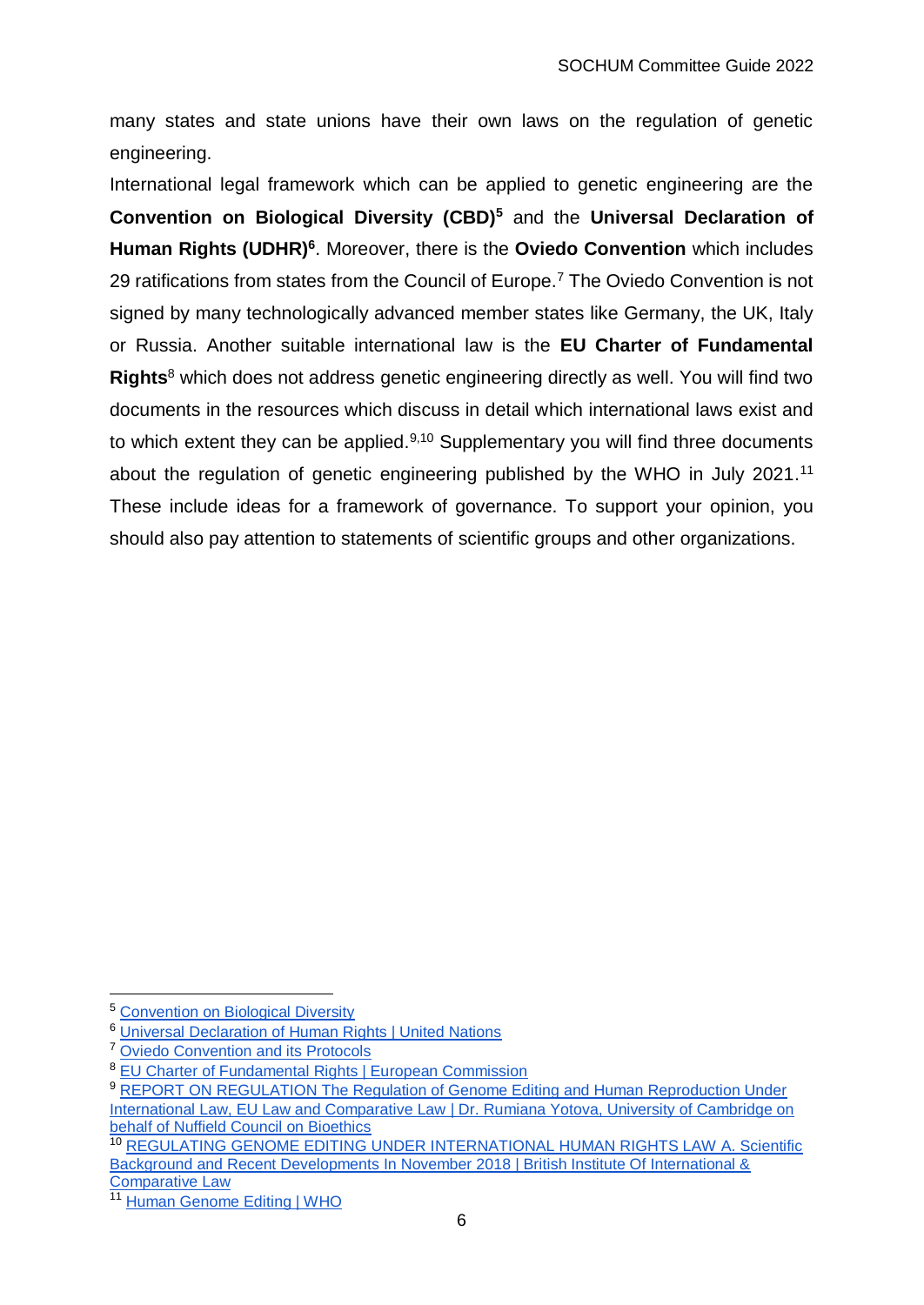### <span id="page-7-0"></span>**3. History and Background Information**

### **3.1 History**

<span id="page-7-1"></span>Until today, scientists have designed microbes that manufacture pharmaceutical-grade medicines, crops with built-in insecticides, and glow-in-the-dark beagles. While these are all modern developments in scientific technology, humans have been modifying species' genomes for over 30,000 years. How did the initial approach of selective breeding evolve into the modern idea of genetically modified organisms? Innovators, spurred by some of the world's most pressing issues, paved the route for GMOs – a path that leads to an inconceivable array of advantages while also raising serious concerns.<sup>12</sup>

The term genetic engineering first came into place for approaches used to modify or manipulate organisms through the processes of heredity and reproduction. As such, the phrase encompassed both artificial selection and all biomedical treatments, including artificial insemination, in vitro fertilization, cloning, and gene modification. However, by the late twentieth century, the term had come to refer more specifically to methods of recombinant DNA technology (or gene cloning), in which DNA molecules from two or more sources are combined either within cells or in vitro and then inserted into host organisms in which they can propagate.

The discovery of restriction enzymes by Swiss scientist Werner Arber in 1968 paved the way for recombinant DNA technology. The next year, Hamilton O. Smith, an American microbiologist, isolated type II restriction enzymes, which were shown to be important to genetic engineering due to their capacity to cleave a specific location within the DNA (as opposed to type I restriction enzymes, which cleave DNA at random sites). In 1970–71, American molecular scientist Daniel Nathans helped enhance the process of DNA recombination by drawing on Smith's work and demonstrating that type II enzymes may be beneficial in genetic investigations.<sup>13</sup> American biochemists Stanley N. Cohen and Herbert W. Boyer were among the first to break DNA into pieces,

 $\overline{a}$ <sup>12</sup> [From Corgis to Corn: A Brief Look at the Long History of GMO Technology | Harvard University](https://sitn.hms.harvard.edu/flash/2015/from-corgis-to-corn-a-brief-look-at-the-long-history-of-gmo-technology/)

<sup>13</sup> Britannica, The Editors of Encyclopaedia. "genetic engineering". Encyclopedia Britannica, 20 Dec. 2021, https://www.britannica.com/science/genetic-engineering. Accessed 6 April 2022.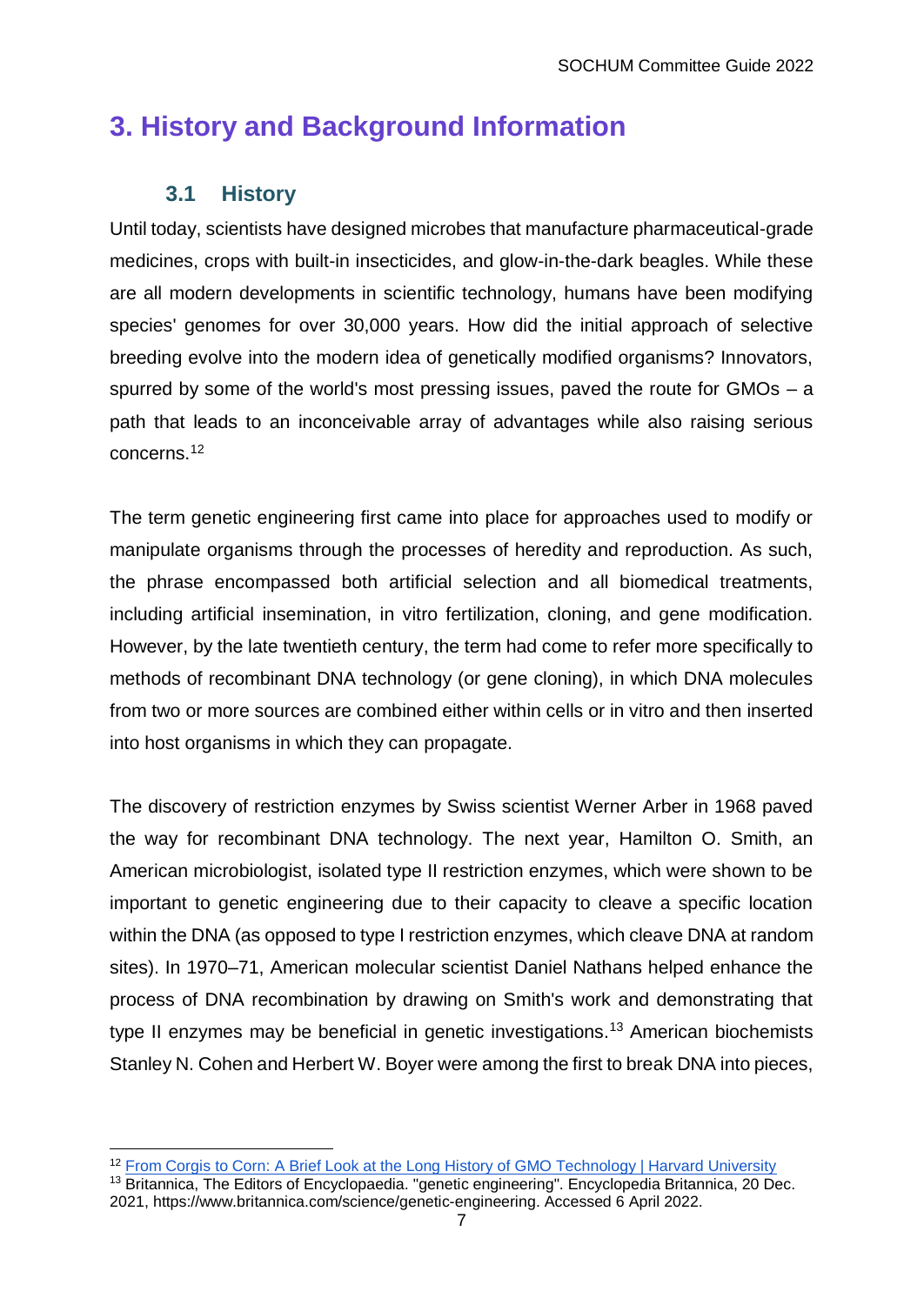reconnect various segments, and introduce new genes into E. coli bacterium, which then proliferated.

In 1974, a moratorium on genetic engineering projects had indeed been uniformly observed, providing time for experts to gather and discuss the next steps during the Asilomar Conference of 1975.<sup>14</sup> For three days, scientists, attorneys, and government officials argued the safety of genetic engineering research during the meeting. The delegates finally agreed that the genetic engineering initiatives should be permitted to proceed under specific conditions. For example, the conference established safety and containment requirements to reduce the hazards associated with each experiment. They also assigned the chief investigator of each lab with ensuring proper safety for their researchers and informing the scientific community about significant discoveries.<sup>15</sup>

#### **3.2 Process**

 $\overline{a}$ 

<span id="page-8-0"></span>A major part of DNA technology involves inserting foreign genes into the plasmids of typical laboratory bacterial strains. Plasmids are tiny DNA rings that are not part of the bacterium's chromosome (where most of the genetic information is stored). Nonetheless, they can guide protein synthesis and, like chromosomal DNA, are replicated and passed on to the bacterium's offspring. Thus, by inserting foreign DNA into a bacterium, researchers may generate an essentially infinite number of copies of the inserted gene. Furthermore, if the inserted gene is functional (if it does protein synthesis), the transformed bacteria will generate the protein encoded by the foreign DNA.<sup>16</sup> This system is most frequently used with CRISPR-Cas9 as it is the easiest and safest way to alter DNA.

<sup>&</sup>lt;sup>14</sup> Berg, P et al. "Summary statement of the Asilomar conference on recombinant DNA molecules." *Proceedings of the National Academy of Sciences of the United States of America* vol. 72,6 (1975): 1981-4. doi:10.1073/pnas.72.6.1981

<sup>&</sup>lt;sup>15</sup> [From Corgis to Corn: A Brief Look at the Long History of GMO Technology | Harvard University](https://sitn.hms.harvard.edu/flash/2015/from-corgis-to-corn-a-brief-look-at-the-long-history-of-gmo-technology/) <sup>16</sup> [genetic engineering | The Editors of Encyclopaedia Britannica](https://www.britannica.com/science/genetic-engineering)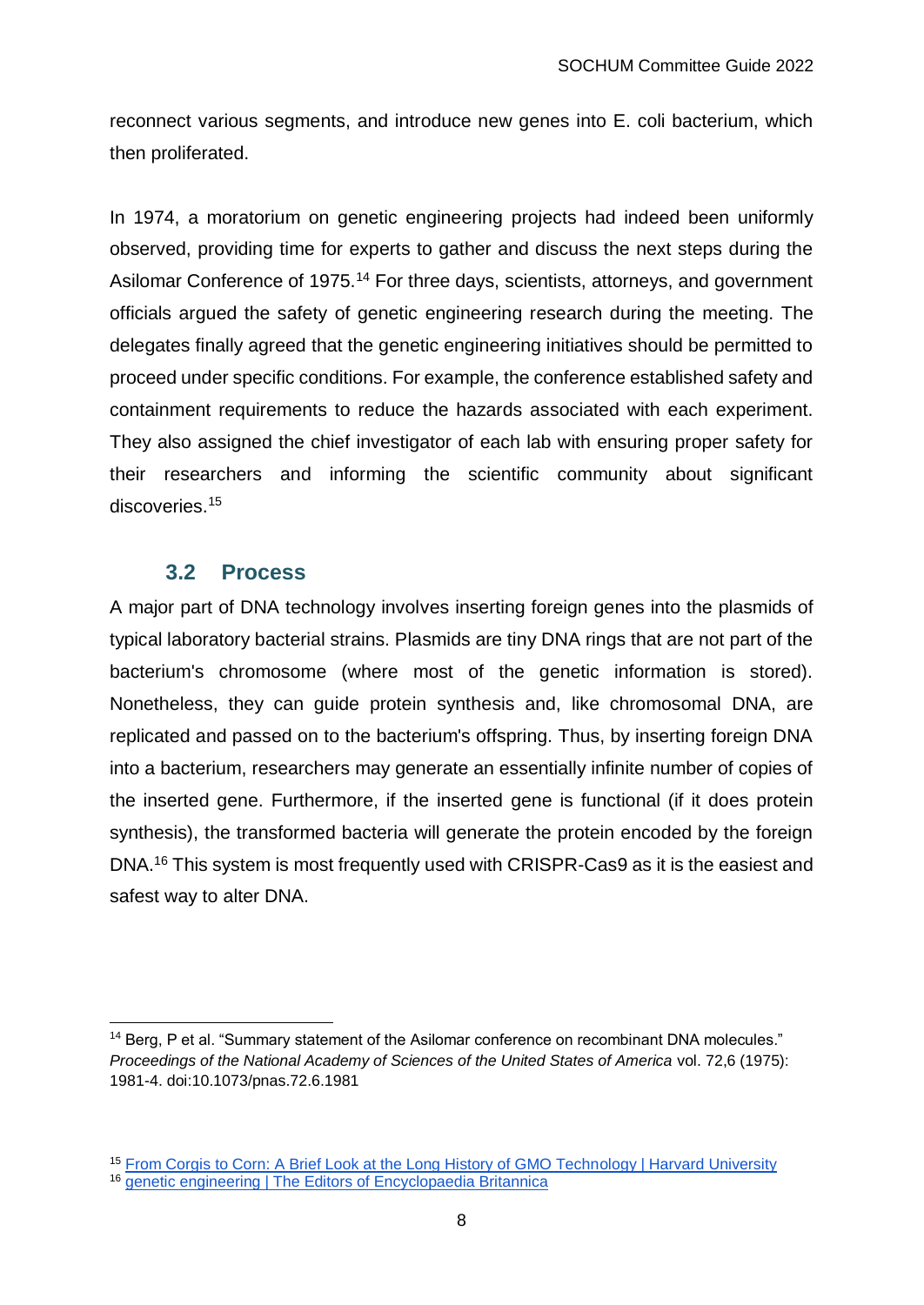CRISPR-Cas9 was developed from a naturally existing genome editing mechanism used by bacteria as an immunological response. When bacteria become infected with viruses, they grab little fragments of the viruses' DNA and insert them into their own DNA in a specific pattern to form CRISPR arrays. CRISPR arrays enable bacteria to "remember" viruses (or closely related ones). If the viruses strike again, the bacteria generate RNA segments from CRISPR arrays that detect and bind to particular sections of the viruses' DNA. The bacteria then employ Cas9 or a similar enzyme to tear the DNA apart, rendering the virus ineffective.<sup>17</sup>

This immune defense mechanism was tweaked by researchers to modify DNA. They generate a small fragment of RNA with a short "guide" sequence that binds to a specific target sequence in a cell's DNA, similar to how bacteria manufacture RNA segments from the CRISPR array. This guide RNA connects to the Cas9 enzyme as well. When the guide RNA is inserted into cells, it detects the intended DNA sequence, and the Cas9 enzyme breaks the DNA at the desired position, mimicking the process in bacteria. After cutting the DNA, researchers employ the cell's own DNA repair mechanism to add or remove fragments of genetic information, or to transform the DNA by replacing an existing segment with a personalized DNA sequence.<sup>18</sup>



<sup>17</sup> [What are genome editing and CRISPR-Cas9? | MedlinePlus](https://medlineplus.gov/genetics/understanding/genomicresearch/genomeediting/)

 $\overline{a}$ 

<sup>18</sup> [What are genome editing and CRISPR-Cas9? | MedlinePlus](https://medlineplus.gov/genetics/understanding/genomicresearch/genomeediting/)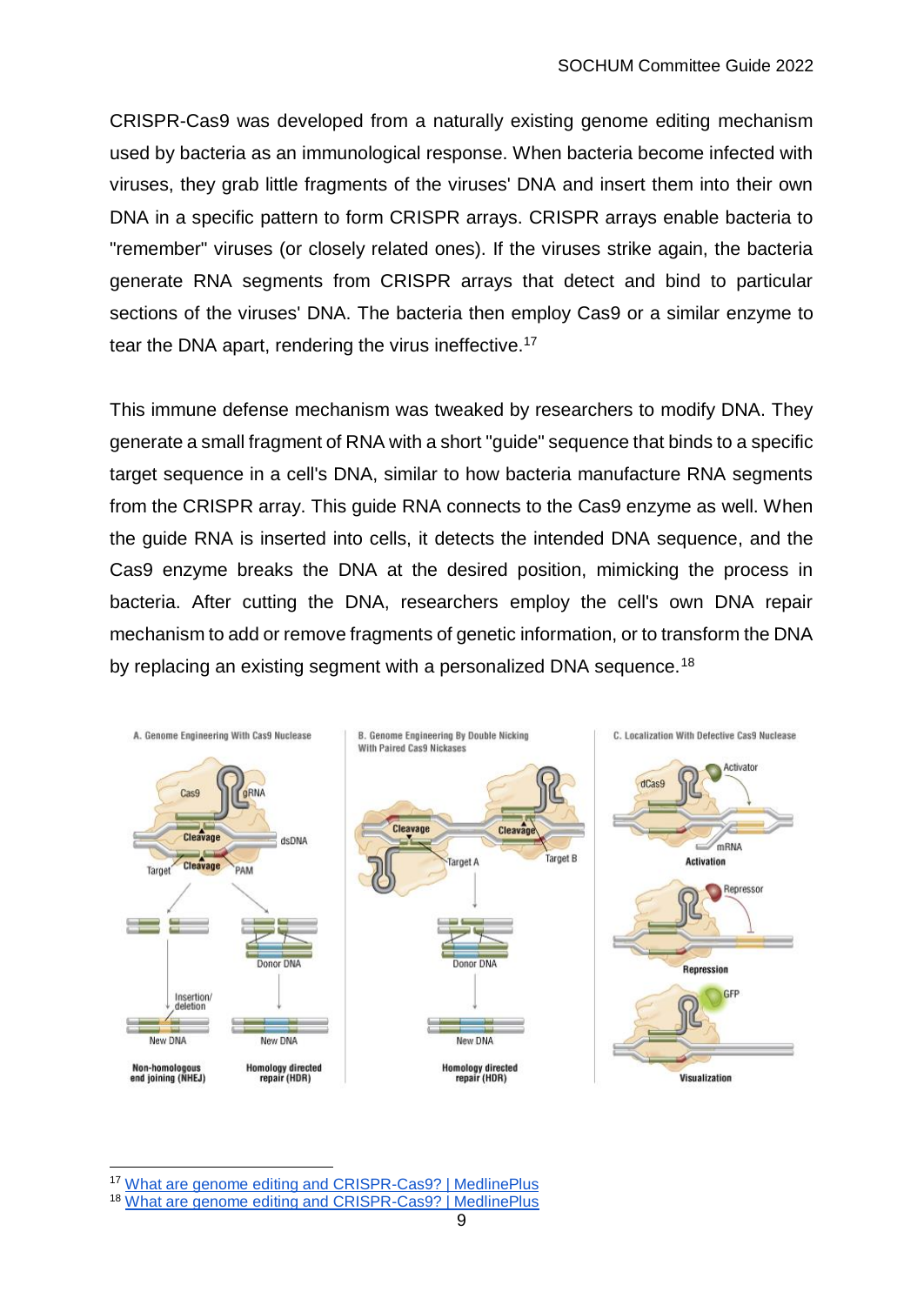### <span id="page-10-0"></span>**4. Questions to Be Addressed**

In this section of the committee guide we will be presenting some of the significant questions that should be thought upon and included in your resolution. These questions are especially important for you as it gives you a chance to reflect on the issue rather than just gather the information. We firmly believe these will be a helping hand in your research and solution process, that's why we advise you to give your utmost attention while reviewing this section. Also, we would like to remind you to focus on your delegations point of view and to keep out your personal opinion as good as possible.

### <span id="page-10-1"></span>**4.1 Would it Be Ethically Correct to Use "Genetic Engineering" to Battle Diseases if Safety is Attained?**

Genetic engineering is currently still under development and cannot be used safely for human beings in most areas. Nevertheless, there were some experiments with human embryos by Dr He Jiankui<sup>19</sup> but they were heavily criticized and, in most states, considered illegal. In addition, there where experiments using cell therapy which successfully cured cancer.<sup>20</sup> Other scientists experiment on using cell therapy to cure other diseases as well. The results are promising.

Even though genetic engineering is already used in some experimental studies today, it is important to discuss whether or not we want to use these new treatments. Assuming the technology is safe:

Would it be ethically correct to use genetic engineering to battle diseases in adults? By consent: Would it be ethically correct to use genetic engineering on embryos to battle diseases as well? It is possible to analyze the genetic code of embryos using pre-implantation genetic diagnosis (PGD or PIDG).<sup>21</sup> Using the genetic code, scientists are able to predict which diseases/disabilities the unborn child might have. Genetic engineering could be used to "correct trouble causing genes" e.g. to prevent hereditary diseases.

 $\overline{a}$ 

<sup>&</sup>lt;sup>19</sup> E.g.: [Scientist in China defends human embryo gene editing](https://www.theguardian.com/science/2018/nov/28/scientist-in-china-defends-human-embryo-gene-editing) The Guardian, November 2018

<sup>&</sup>lt;sup>20</sup> [First patients of pioneering CAR T-cell therapy 'cured of cancer'](https://www.theguardian.com/society/2022/feb/02/first-patients-pioneering-car-t-cell-therapy-cured-of-cancer) The Guardian, 2022

<sup>&</sup>lt;sup>21</sup> Additional information: [Preimplantation Genetic Diagnosis \(PGD\) | Genetics & IVF Institute](https://www.givf.com/geneticservices/whatispgd.shtml)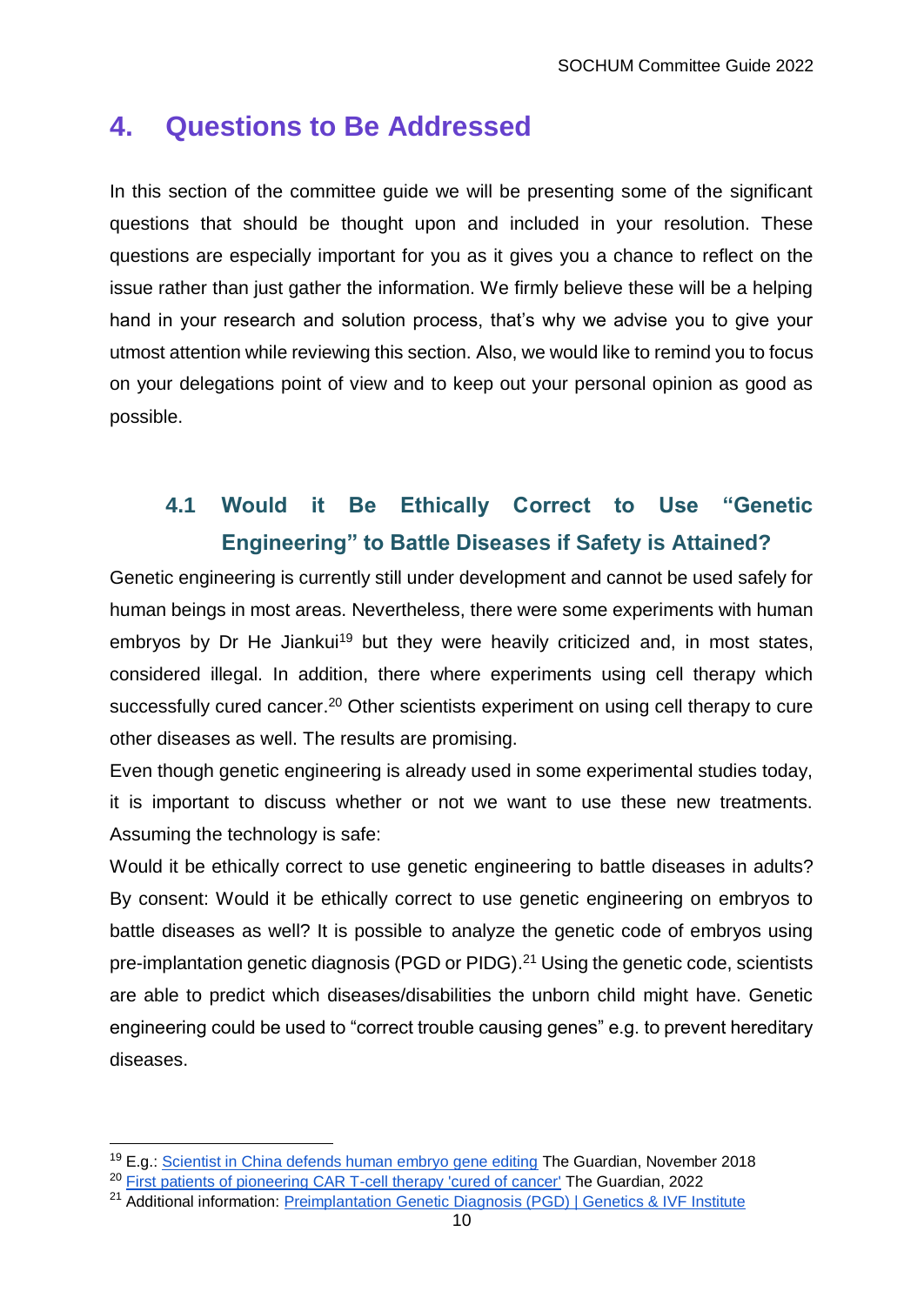### <span id="page-11-0"></span>**4.2 How Could Diversity Be Retained if Gene Editing is Put into Use?**

Almost every state (excluding the United States of America and the Holy Sea) has ratified the **Convention on Biological Diversity (CBD)**. <sup>22</sup> The three main goals of the CBD are:

- 1. The conservation of biological diversity
- 2. The sustainable use of its components
- 3. The fair and equitable sharing of benefits arising from genetic resources

With these signatures the importance of biological diversity has been reassured, and humanity has once again set their intentions on protecting their values of keeping biodiversity alive, this including divergence in humans.

If it becomes easy to change one's genome, as our goals aspire, there could either be an increase or a decrease in genetic diversity. There is concern that the power of being able to use genome editing could "encourage an increasingly inflexible and uniform idea of how human bodies should be".<sup>23</sup> This could include aspects of the physical appearances (e. g. green eyes and black hair) as well as other characteristics (e.g. sporty and intelligent). If the pinnacle for humans is attempted to reach this will undoubtedly cause a decrease in our genetic assortment.

To retain the diversity of human genetics it is important to regulate the use of genetic engineering. How could diversity be retained without violating the **right for selfdetermination**?

### <span id="page-11-1"></span>**4.3 How Could the Next Generation's Right of Choice Be Satisfied?**

There are a lot of different ways of genetic engineering. Genome editing is generally divided into two sections: Firstly, somatic genome editing and secondly germline editing. The difference is basically that somatic genome editing is limited to the body cells of the treated individuals whereas germline genome editing influences oocytes,

 $\overline{a}$ 

<sup>&</sup>lt;sup>22</sup> CBD - [List of Parties](https://www.cbd.int/information/parties.shtml)

<sup>&</sup>lt;sup>23</sup> Gene editing: a chance [to think about diversity | Impact Ethics](https://impactethics.ca/2015/12/10/gene-editing-a-chance-to-think-about-diversity/)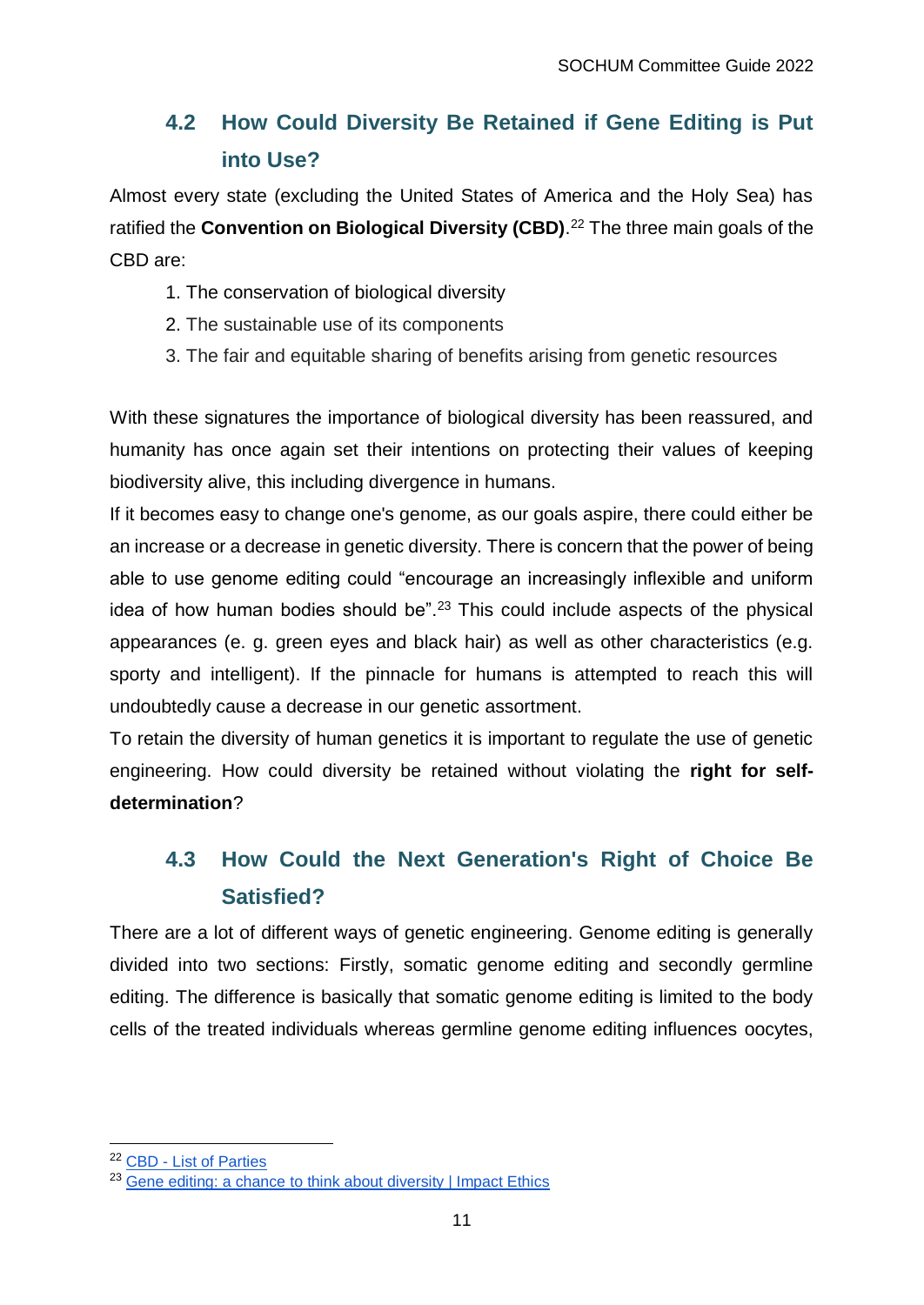embryos or sperm cells as well and therefore changes made can be passed on to future generations.<sup>24</sup>

The GA3rd focuses, among others, on the **right to self-determination**. This right could be violated by two things.

Firstly, if a person decides to germline edit his/her genome and afterwards is getting a child the child could be affected by the changes implemented by his/her parents. Do the rights of an unborn child count more than the ones of their parents?

Secondly, if it is possible to decide about the genetic make-up of your children, this could easily be misused. For example, if some parents come up with some "crazy" idea which ends with the child being bullied or excluded in his life. How can it be prevented that the ability of parents to decide about the genetic code of their children is not bad for the children? Are so-called "Designer Babies" ethically acceptable?

### **4.4 How Could This Affect Religions and Their Methods?**

<span id="page-12-0"></span>Many religions have some kind of codex regarding the use of medicine or the intervention in the human body, some more strict than others. Although most accept approved technology, some see the human body and/or the diseases a person has to face as a creation of god which we aren't allowed to change (using technology or medicine because every person has to beat their own obstacles). You will find the view of a Buddhist,<sup>25</sup> the view of the Seventh-day Adventist Church (a Christian church),<sup>26</sup> Muslim arguments for and against genetic engineering (summarized by the BBC),<sup>27</sup> a discussion on the Jewish view by Dr. Fred Rosner<sup>28</sup> and Hindu arguments for and against genetic engineering (summarized by the BBC) $^{29}$  in the footnotes. These viewpoints do not represent every follower of the religions and are meant as examples. In addition, these are not statements by the leaders of the religions. How could the different views of the religions be respected?

 $\overline{a}$ 

<sup>&</sup>lt;sup>24</sup> Further information: [Somatic vs. Germline Genome editing -](https://news.harvard.edu/wp-content/uploads/2018/12/new2019_08_01_Human_Genome_Editing_2500x1666.jpg) Graphic | The Harvard Gazette (from [Harvard researchers share views on future, ethics of gene editing | The Harvard Gazette](https://news.harvard.edu/gazette/story/2019/01/perspectives-on-gene-editing/) | 25 [Genetic Engineering: A Buddhist Assessment | Tricycle](https://tricycle.org/magazine/genetic-engineering-buddhist-assessment/)

<sup>&</sup>lt;sup>26</sup>Adventist Guidelines on Genetic Engineering | Center for Christian Bioethics | Loma Linda [University\)](https://religion.llu.edu/bioethics/adventist-guidelines-genetic-engineering)

<sup>27</sup> [Muslim arguments for and against gene therapy and genetic engineering | BBC](https://www.bbc.co.uk/bitesize/guides/zjw2fg8/revision/7)

<sup>&</sup>lt;sup>28</sup> [Gene Therapy and Genetic Engineering in Judaism | My Jewish Learning](https://www.myjewishlearning.com/article/gene-therapy-and-genetic-engineering-in-judaism/)

<sup>&</sup>lt;sup>29</sup> [What does Hinduism say about gene therapy and genetic engineering? 1 | BBC](https://www.bbc.co.uk/bitesize/guides/z7jmyrd/revision/6) [What does Hinduism say about gene therapy and genetic engineering? 2 | BBC](https://www.bbc.co.uk/bitesize/guides/z7jmyrd/revision/7)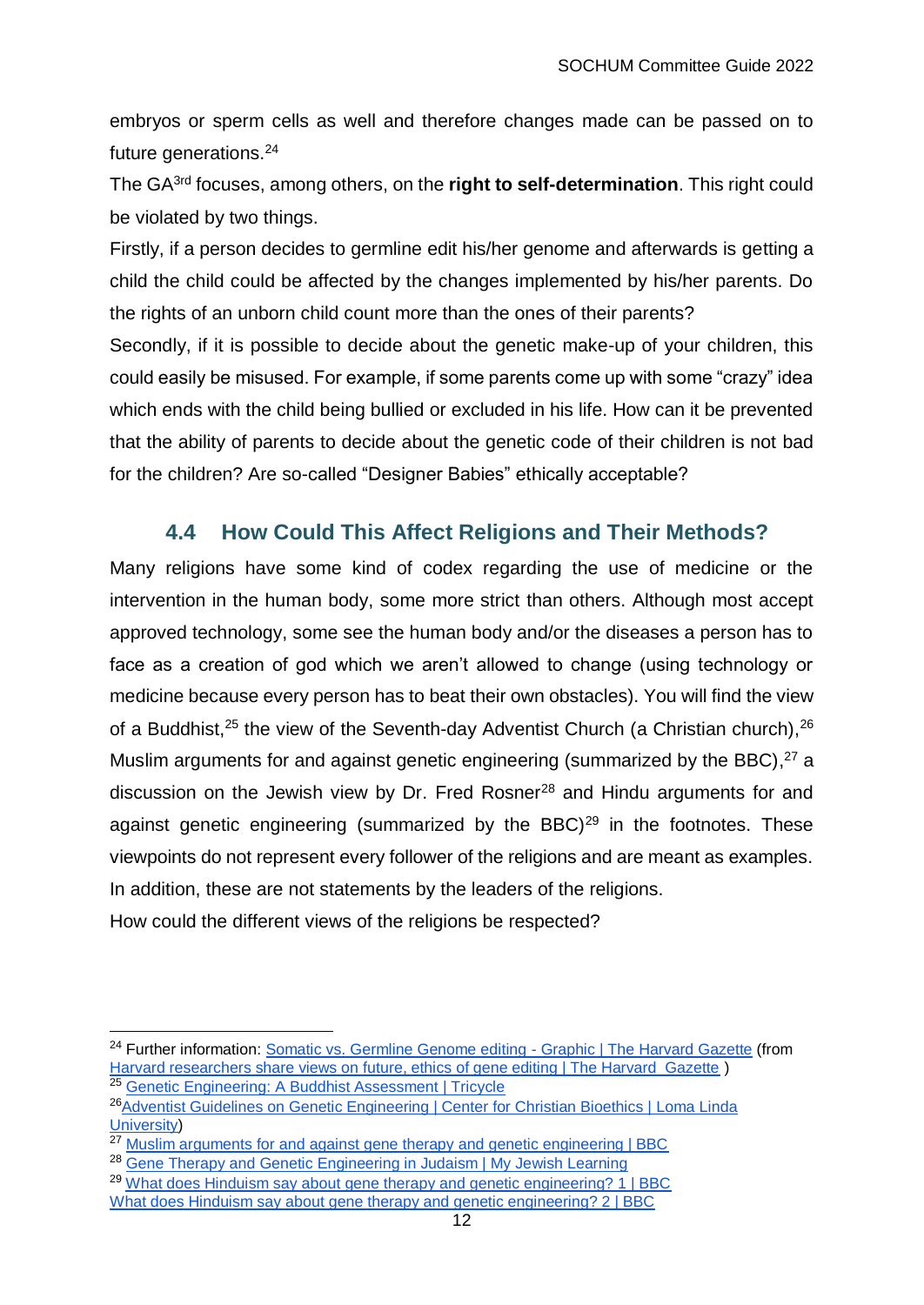### **4.5 How Could Crime Prevention Be Dealt With?**

<span id="page-13-0"></span>Wherever a problem crime is destined to blossom. That being said, it is no surprise that this is also the case with genetic engineering. Some of the key issues are related to cybercrime, which evolved with the introduction of the internet; biocrime which may have a big influence on society, but it may also have an impact on people's health. The extent of devastation inflicted by the SARS-CoV-2 epidemic, for example, demonstrates the potential effect of future biocrime and emphasizes the need for preventative methods. To date, there has been very little systematic research estimating the criminal prospects provided by synthetic biology. Another major issue is the privacy of clients. On the one hand, falling genome sequencing prices have paved the door for improved preventative and tailored therapy. On the other hand, genetic data poses severe privacy concerns because it is the ultimate identifier of an individual and contains private data (e.g., disease predispositions, ancestry information). As a result, it is critical to identify strategies to use genetic data without invading people' genomic privacy. These are all reasons as to why efforts should be made to stop crime. One possible helping factor could be the "United Nations Office of Drugs and Crime (UNODC)" which is tasked with *Countering terrorism, tackling corruption, strengthening crime prevention, addressing the world drug problem and strengthening member states to fight transnational organized crime.* This committee could be a viable option to opt out crime in further instances. Nonetheless, this question should definitely be thought upon.

### <span id="page-13-1"></span>**4.6 How Could We Ensure That Everyone Will Be Able to Use These Techniques Unrelated to Their Social Status?**

If perfected genetic engineering will surely cause some controversy. Like many highend tech, it will not be cheap which may raise an even bigger ethical concern. The top 20% economically owns more than 90% of the world market which only leaves 10% to the remaining 80%.<sup>30</sup>

Due to this remarkable difference, it is difficult to overcome the economic challenges and ensure that everyone will have the ability to equally make use of these processes. The solution to this problem is mind boggling as it is not solely dependent on this topic.

 <sup>30</sup> [Wealth, Income, and Power by G. William Domhoff](https://whorulesamerica.ucsc.edu/power/wealth.html)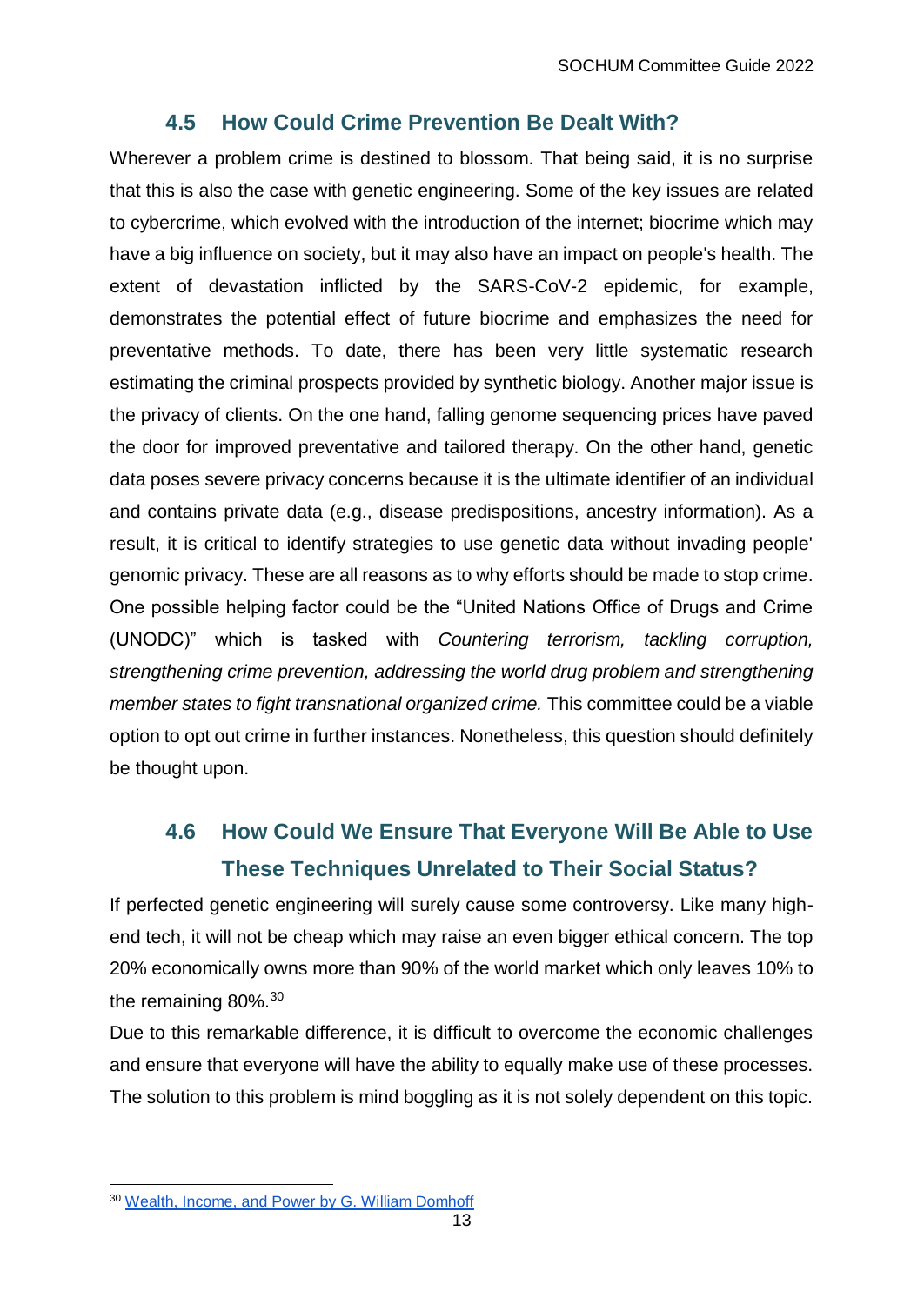One possible way is to regulate the use of these techniques either by the private sector or by government control. Whether this should be the case or how much it should be is a separate question in itself (which will be addressed).

Whatever is decided to be done equality should always be a significant worry, and should be a goal on the way for a viable resolution.

### <span id="page-14-0"></span>**4.7 How Ethical Is It to Test on Living Organisms and Humans?**

Ever since humans started to experiment on living organisms there has been critic about it. Such called research organisms reach from a single cell to more complex organisms like mice or even human. Research organisms have played an important role in scientific research because they help scientists to understand biological processes not only of the "test object" but through them of the human bodies as well.<sup>31</sup> There is much controversy about whether or not animals should be used for scientific research.<sup>32</sup> You can find a lot of resources about this online. How correct is the use of animals and cells like bacteria for scientific experiments in the field of genetic engineering? By consent: Is it ethically acceptable to test on volunteer humans as well? What happens if an experiment fails and the "test object" represent a danger for other persons? Is it ethically justifiable to experiment with human embryos?

### <span id="page-14-1"></span>**4.8 How Much Should the Government Control and How Much Should Be Given to the Private Sector?**

The development of new products including manufacturing processes and medical treatments has always been guided by companies. Especially when it comes to the medical sector many ask the question of how much power pharmaceutical companies should have?

When the Coronavirus crisis and its vaccines were new there was a big discussion on nationalizing the patents of the "big pharma" to improve the general welfare of the world's population. The companies were reproached, to exploit the bad situation of humanity.<sup>33</sup>

<sup>31</sup> [Research Organisms | National Institute of General Medical Sciences](https://www.nigms.nih.gov/education/fact-sheets/Pages/using-research-organisms.aspx)

<sup>32</sup> Example: [Should animals be used in research? | YourGenome](https://www.yourgenome.org/debates/should-animals-be-used-in-research)

<sup>&</sup>lt;sup>33</sup> [The Covid vaccine will benefit humanity –](https://www.theguardian.com/commentisfree/2020/nov/12/covid-vaccine-patent-pharmaceutical-industry-profits-public-sector) we should all own the patent The Guardian, November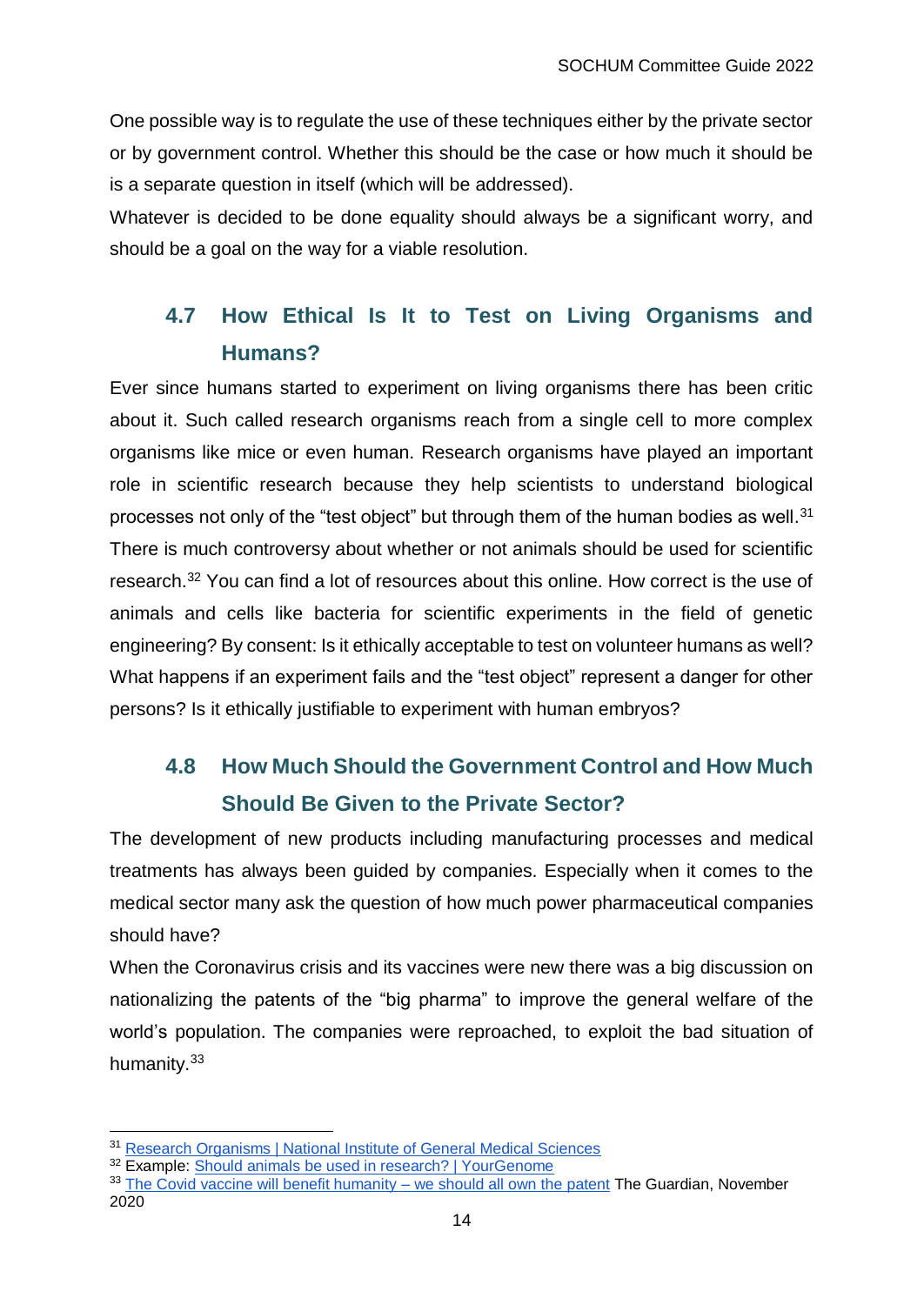It is not only possible that some pharmaceutical companies earn their money by exploiting the unpleasant situation of diseased people but some treatments may only be accessible for some persons. Should companies be allowed to patent superior genetic code or similar techniques and medicine so that it is only accessible to some people? How do we assure that patented genetic code will not be used to the bad of people with needs? Should the governments take more control in research so that the general welfare will profit and not just "the rich"?

#### **4.9 Possible Solutions**

<span id="page-15-0"></span>Your task as a delegate of the GAs Third Committee is to discuss and find viable solutions to the problems mentioned. In the following you will find some incentives and examples. Please come up with your own ideas.

Two of the most obvious solutions would be to either forbid or allow genetic engineering completely. It is, however, unlikely that these two solutions will find many sympathizers. More likely there will be a balancing between allowing medical treatment and prohibiting unwanted changes to the human genome especially when it comes to germline genetic engineering. To specify which change to the human genome should be allowed or not allowed one could set up an international committee of experts. To regulate changes made to the human genome one could set up a database in which all changes, therapies or research experiments must be entered. You will find these and other solution ideas in more detail in a document published by the Harvard Model Congress from Boston 2022. 34

<sup>&</sup>lt;sup>34</sup> [Human genome Editing by Serena Fernandopulle | Harvard Model Congress from Boston 2022](https://static1.squarespace.com/static/5cb7e5637d0c9145fa68863e/t/61d9cf665faaea24a0224894/1641664358505/SPWHO2.pdf)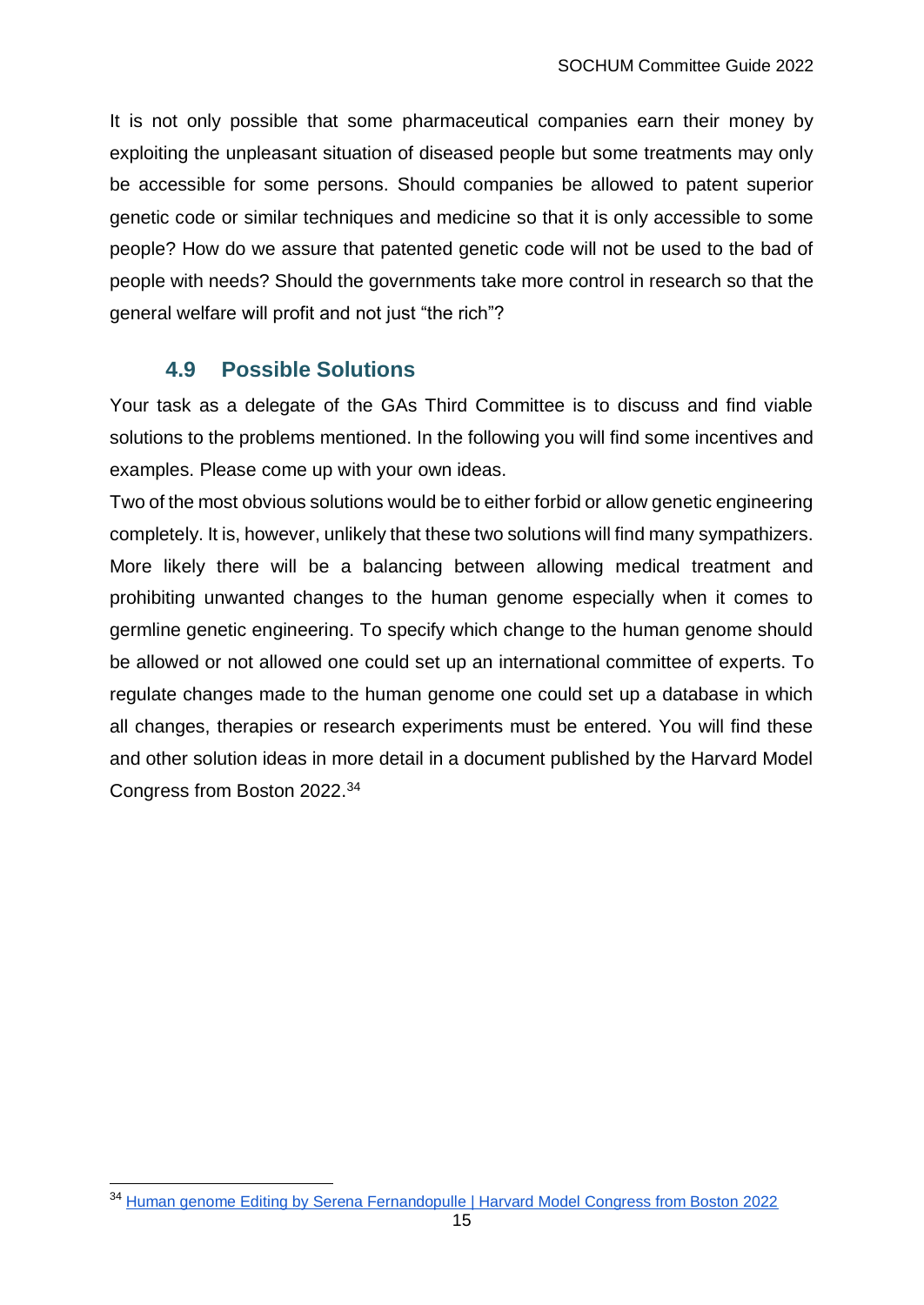### <span id="page-16-0"></span>**5. Further Readings & Sources**

The following documents are long. We do not expect you to read them completely nor all of them. We would like to remind you that these are only supplementary resources and shouldn't be restrictive. Please do your research on your own terms. We are aware that it may seem hard for new delegates since it is frustrating to not know where to start. We hope you will slowly get used to this sort of work ethic and see how the process can be more fun than the product itself. Always bear in mind that we are not here to intimidate you but here to help you. Almost all of the following links were mentioned in the footnotes already.

### <span id="page-16-1"></span>**5.1 Genetic Engineering - About the Techniques**

- [Ethics of Genome Editing and Basic Information | UNESCO -](https://youtube.com/playlist?list=PLWuYED1WVJINiD57ZHbkIzibG0Ab8DA__) YouTube Playlist
- Redman, Melody et al. "What is CRISPR/Cas9." *Archives of disease in childhood. Education and practice edition* vol. 101,4 (2016): 213-5. doi:10.113
- [What are genome editing and CRISPR-Cas9? | MedlinePlus](https://medlineplus.gov/genetics/understanding/genomicresearch/genomeediting/#:~:text=Genome%20editing%20)
- o In depth explanation video for those who are interested: CRISPR-Cas9 [Genome Editing Technology | Professor Dave Explains](https://www.youtube.com/watch?v=IiPL5HgPehs&ab_channel=ProfessorDaveExplains)
- [genetic engineering | The Editors of Encyclopaedia Britannica](https://www.britannica.com/science/genetic-engineering)
- [Preimplantation Genetic Diagnosis \(PGD\) | Genetics](https://www.givf.com/geneticservices/whatispgd.shtml) & IVF Institute
- [First patients of pioneering CAR T-cell therapy 'cured of cancer'](https://www.theguardian.com/society/2022/feb/02/first-patients-pioneering-car-t-cell-therapy-cured-of-cancer) The Guardian, 2022
- [Harvard researchers share views on future, ethics of gene editing | The Harvard](https://news.harvard.edu/gazette/story/2019/01/perspectives-on-gene-editing/)  [Gazette](https://news.harvard.edu/gazette/story/2019/01/perspectives-on-gene-editing/) (Somatic vs. Germline editing)
- [Human genome Editing by Serena Fernandopulle | Harvard Model Congress](https://static1.squarespace.com/static/5cb7e5637d0c9145fa68863e/t/61d9cf665faaea24a0224894/1641664358505/SPWHO2.pdf)  [from Boston 2022](https://static1.squarespace.com/static/5cb7e5637d0c9145fa68863e/t/61d9cf665faaea24a0224894/1641664358505/SPWHO2.pdf)

#### <span id="page-16-2"></span>**5.2 History**

- [From Corgis to Corn: A Brief Look at the Long History of GMO Technology |](https://sitn.hms.harvard.edu/flash/2015/from-corgis-to-corn-a-brief-look-at-the-long-history-of-gmo-technology/)  [Harvard University](https://sitn.hms.harvard.edu/flash/2015/from-corgis-to-corn-a-brief-look-at-the-long-history-of-gmo-technology/)
- [genetic engineering | The Editors of Encyclopaedia Britannica](https://www.britannica.com/science/genetic-engineering)

#### <span id="page-16-3"></span>**5.3 Laws and Treaties**

- [Convention on Biological Diversity](https://www.cbd.int/)
- [Universal Declaration of Human Rights | United Nations](https://www.un.org/en/about-us/universal-declaration-of-human-rights)
- [Oviedo Convention and its Protocols](https://www.coe.int/en/web/bioethics/oviedo-convention)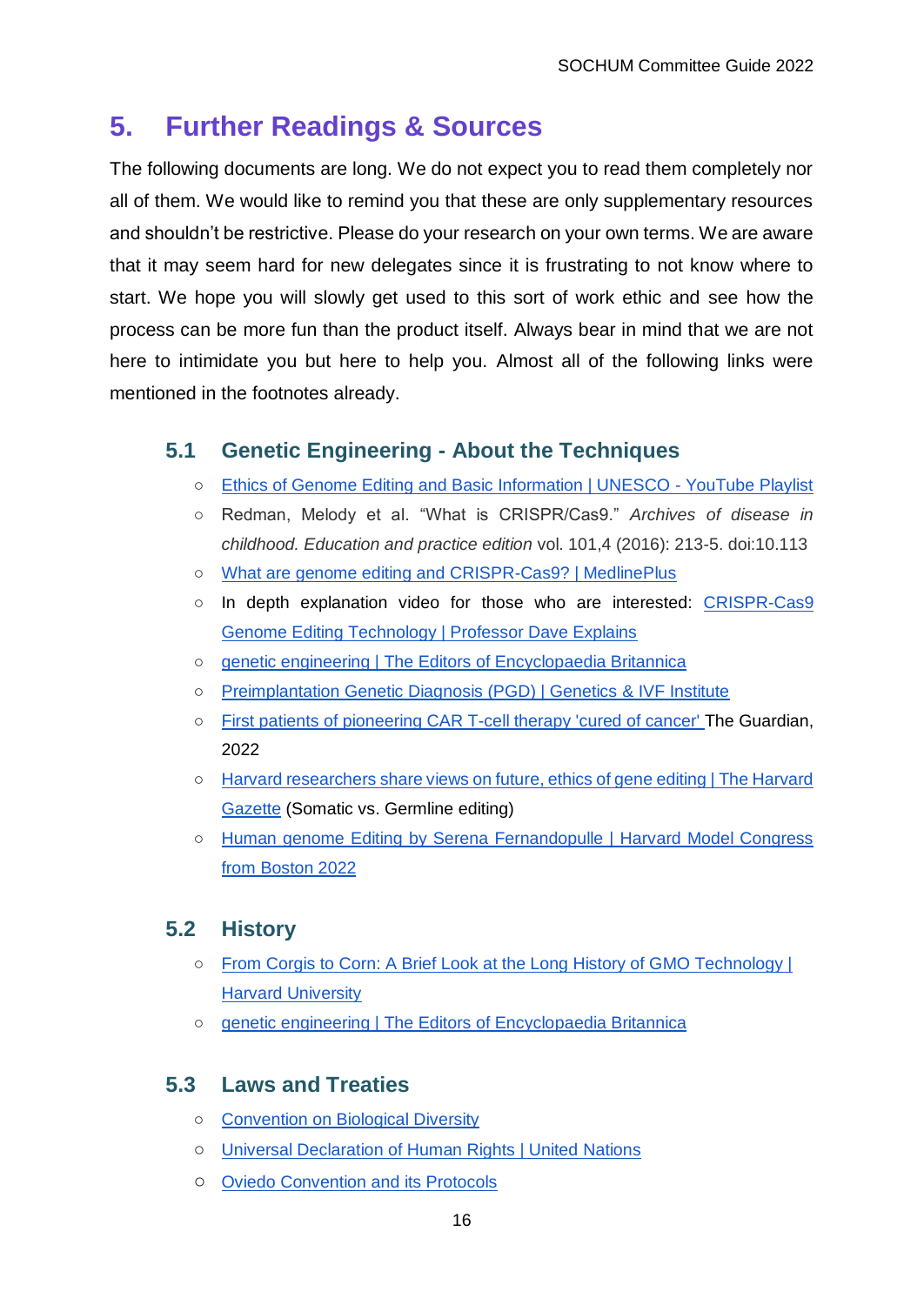- [EU Charter of Fundamental Rights | European Commission](https://ec.europa.eu/info/aid-development-cooperation-fundamental-rights/your-rights-eu/eu-charter-fundamental-rights_en)
- [Universal Declaration on the Human Genome and Human Rights | UNESCO](https://en.unesco.org/themes/ethics-science-and-technology/human-genome-and-human-rights)
- [Playing with genes: The good, the bad and the ugly | UN Frontier Technology](https://www.un.org/development/desa/dpad/wp-content/uploads/sites/45/publication/FTQ_May_2019.pdf)  **Quarterly**
- [REGULATING GENOME EDITING UNDER INTERNATIONAL HUMAN](https://www.cambridge.org/core/services/aop-cambridge-core/content/view/B8A73D2BC7EB01AD6167712431BB976A/S0020589320000184a.pdf/div-class-title-regulating-genome-editing-under-international-human-rights-law-div.pdf)  [RIGHTS LAW A. Scientific Background and Recent Developments In](https://www.cambridge.org/core/services/aop-cambridge-core/content/view/B8A73D2BC7EB01AD6167712431BB976A/S0020589320000184a.pdf/div-class-title-regulating-genome-editing-under-international-human-rights-law-div.pdf)  [November 2018 | British Institute of International and Comparative Law](https://www.cambridge.org/core/services/aop-cambridge-core/content/view/B8A73D2BC7EB01AD6167712431BB976A/S0020589320000184a.pdf/div-class-title-regulating-genome-editing-under-international-human-rights-law-div.pdf)
- REPORT ON REGULATION The Regulation of Genome Editing and Human [Reproduction Under International Law, EU Law and Comparative Law | Dr.](https://www.nuffieldbioethics.org/wp-content/uploads/Report-regulation-GEHR-for-web.pdf)  [Rumiana Yotova, University of Cambridge on behalf of Nuffield Council on](https://www.nuffieldbioethics.org/wp-content/uploads/Report-regulation-GEHR-for-web.pdf)  **[Bioethics](https://www.nuffieldbioethics.org/wp-content/uploads/Report-regulation-GEHR-for-web.pdf)**
- [Human Genome Editing | WHO](https://www.who.int/teams/health-ethics-governance/emerging-technologies/human-genome-editing/)
	- [Human genome editing: recommendations | WHO](https://www.who.int/publications/i/item/9789240030381)
	- [Human genome editing: a framework for governance | WHO](https://www.who.int/publications/i/item/9789240030060)
	- Human genome editing: position paper | WHO
- Gene-Editing: Interpretation [of Current Law and Legal Policy | Na-Kyoung Kim,](https://www.ncbi.nlm.nih.gov/pmc/articles/PMC5651701/)  [College of Law, Sungshin University, Seoul](https://www.ncbi.nlm.nih.gov/pmc/articles/PMC5651701/) about BioAct of South Korea
- [Oversight of Human Genome Editing and Overarching Principles for](https://www.ncbi.nlm.nih.gov/books/NBK447266/)  **[Governance](https://www.ncbi.nlm.nih.gov/books/NBK447266/)**
- [Ethics of Genome Editing | European Commission](https://ec.europa.eu/info/sites/default/files/research_and_innovation/ege/ege_ethics_of_genome_editing-opinion_publication.pdf)

### <span id="page-17-0"></span>**5.4 Ethical Concerns**

- [Scientist in China defends human embryo gene editing](https://www.theguardian.com/science/2018/nov/28/scientist-in-china-defends-human-embryo-gene-editing) The Guardian, November 2018
- [Gene editing: a chance to think about diversity | Impact Ethics](https://impactethics.ca/2015/12/10/gene-editing-a-chance-to-think-about-diversity/)
- Religions
	- [Genetic Engineering: A Buddhist Assessment | Tricycle](https://tricycle.org/magazine/genetic-engineering-buddhist-assessment/)
	- Adventist Guidelines on Genetic Engineering | Center for Christian [Bioethics | Loma Linda University\)](https://religion.llu.edu/bioethics/adventist-guidelines-genetic-engineering)
	- Muslim arguments for and against gene therapy and genetic [engineering | BBC](https://www.bbc.co.uk/bitesize/guides/zjw2fg8/revision/7)
	- Gene Therapy and Genetic Engineering in Judaism | My Jewish **[Learning](https://www.myjewishlearning.com/article/gene-therapy-and-genetic-engineering-in-judaism/)**
	- What does Hinduism say about gene therapy and genetic [engineering? 1 | BBC](https://www.bbc.co.uk/bitesize/guides/z7jmyrd/revision/6) What [does Hinduism say about gene therapy and genetic](https://www.bbc.co.uk/bitesize/guides/z7jmyrd/revision/7)  [engineering? 2 | BBC](https://www.bbc.co.uk/bitesize/guides/z7jmyrd/revision/7)